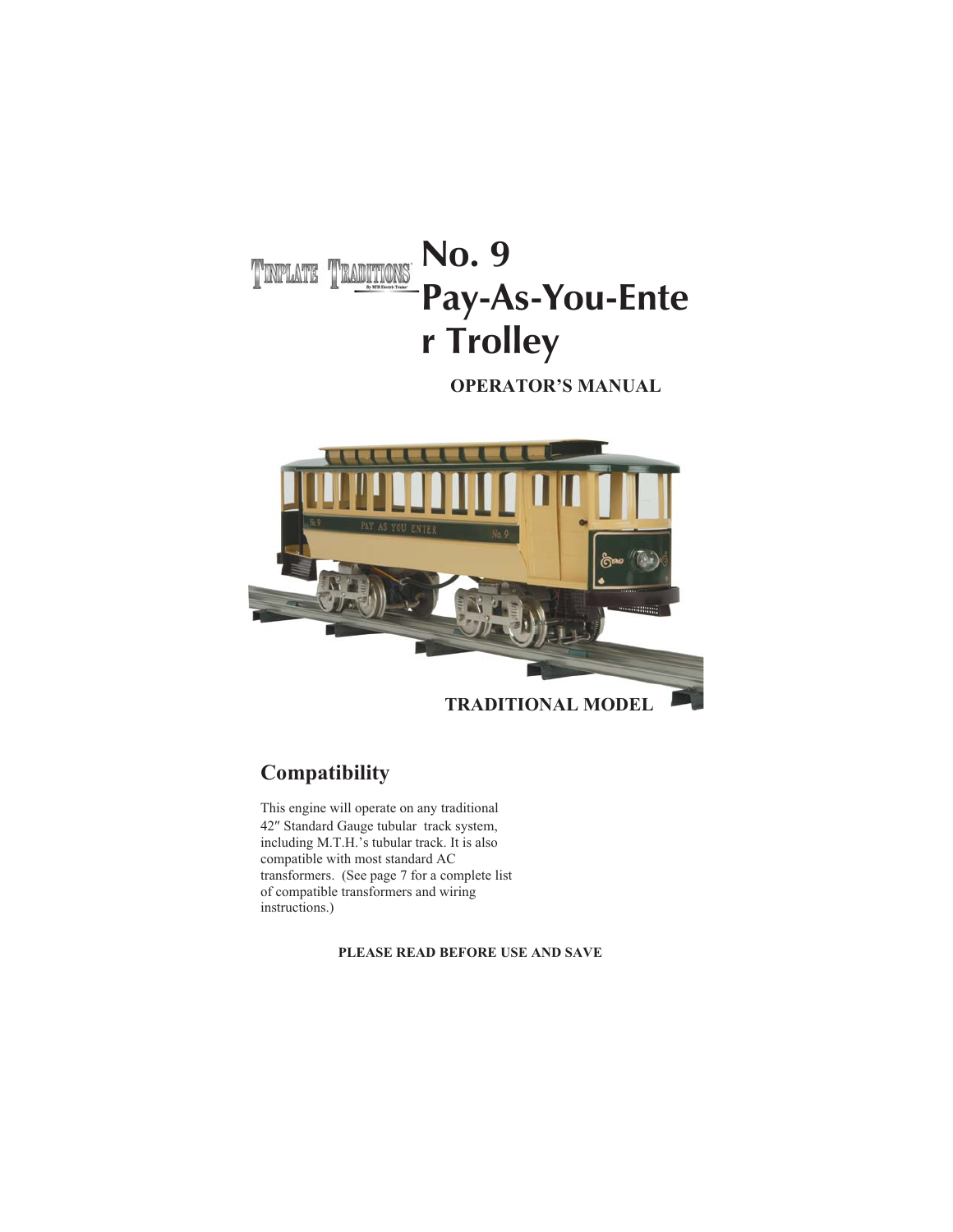#### **Table of Contents**

CAUTION: ELECTRICALLY OPERATED PRODUCT:<br>Not recommended for children under 10 years of age. M.T.H. recommends adult supervision with children ages 10 - 16.<br>As with all electric products, precautions should be observed dur

- WARNING: When using electrical products, basic safety precautions should be observed, including the following:<br>
Read this manual thoroughly before using this device.<br>  $\bullet$  M.T.H. recommends that all users and persons supe ●
- 
- Do not operate your layout unattended. Obstructed accessories or stalled trains may over<br>● This train set is intended for indoor use. Do not use if water is present. Serious injury or fa<br>● Do not operate the hobby trans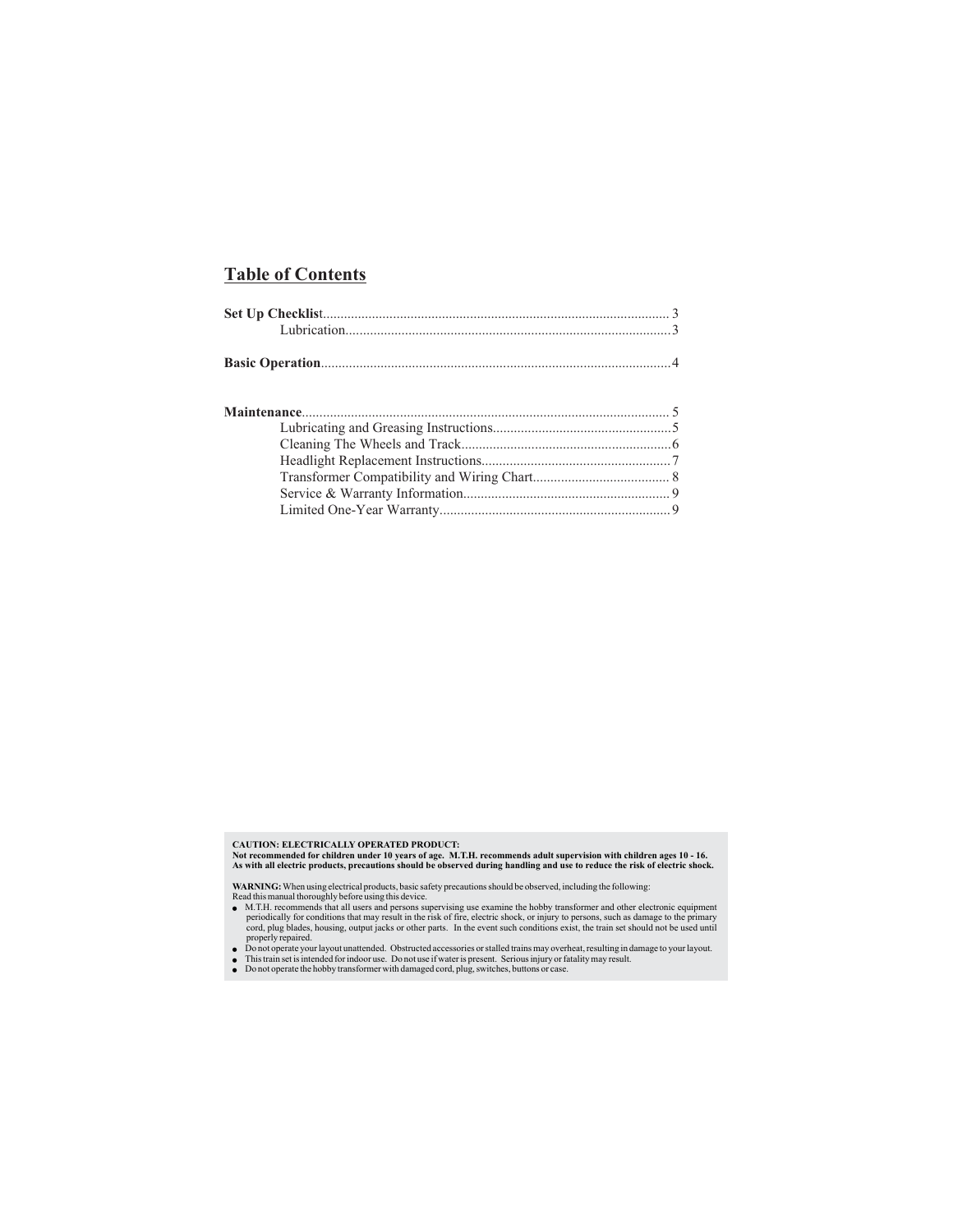# **Set Up Checklist**

- Lubricate the locomotive
- Apply power to run as described in the Basic Operating Section of this manual

#### **Lubrication**

You should lubricate the engine to prevent it from squeaking. Use light household oil and follow the lubrication points marked "L" in Fig. 1. Do not over-oil. Use only a drop or two on each pivot point.





*Figure 1. Lubrication Points on the Locomotive*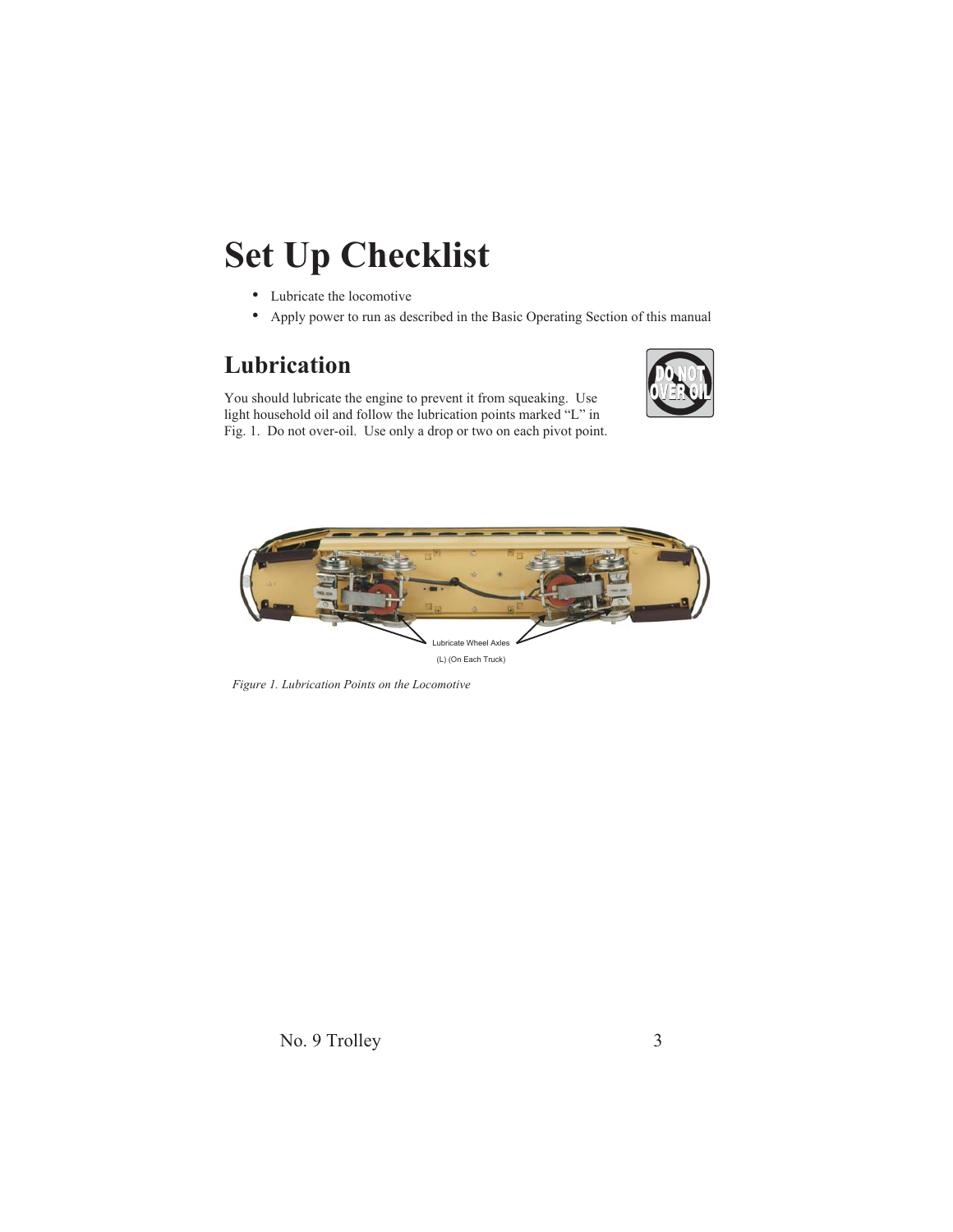## **Basic Operation**

The Throttle knob controls how fast your No.9 Trolley will travel.

The Traditional No.9 Trolley uses a mechanical reversing unit for controlling the direction of operation. Each time the power is interrupted and then re-applied, the mechanical reversing unit will change to the next state in a *Neutral - Forward - Neutral - Reverse* sequence. There is no set state or direction for the initial operation. The No. 9

Trolley will start in the next state in the cycle of operation.

Turn up the throttle to control the track power. If the Trolley does not move and the headlight is shining bright, the engine may be in neutral.

Interrupt the track power by turning the off throttle and then turning the throttle back on again or pressing the direction button.



The Trolley should the begin moving in forward or reverse.

The No.9 trolley can be locked into forward, neutral or reverse by using the lockout switch on the bottom of the trolley. (See Fig 2.)

To lock the No.9 Trolley in a direction or neutral state, set the No. 9 Trolley to the state you desire and move the lockout switch towards the front of the Trolley.

*To unlock the No. Trolley, move the Lockout Switch towards the rear of the Trolley.*



Reverse Unit Lock Out Switch

*Figure 2*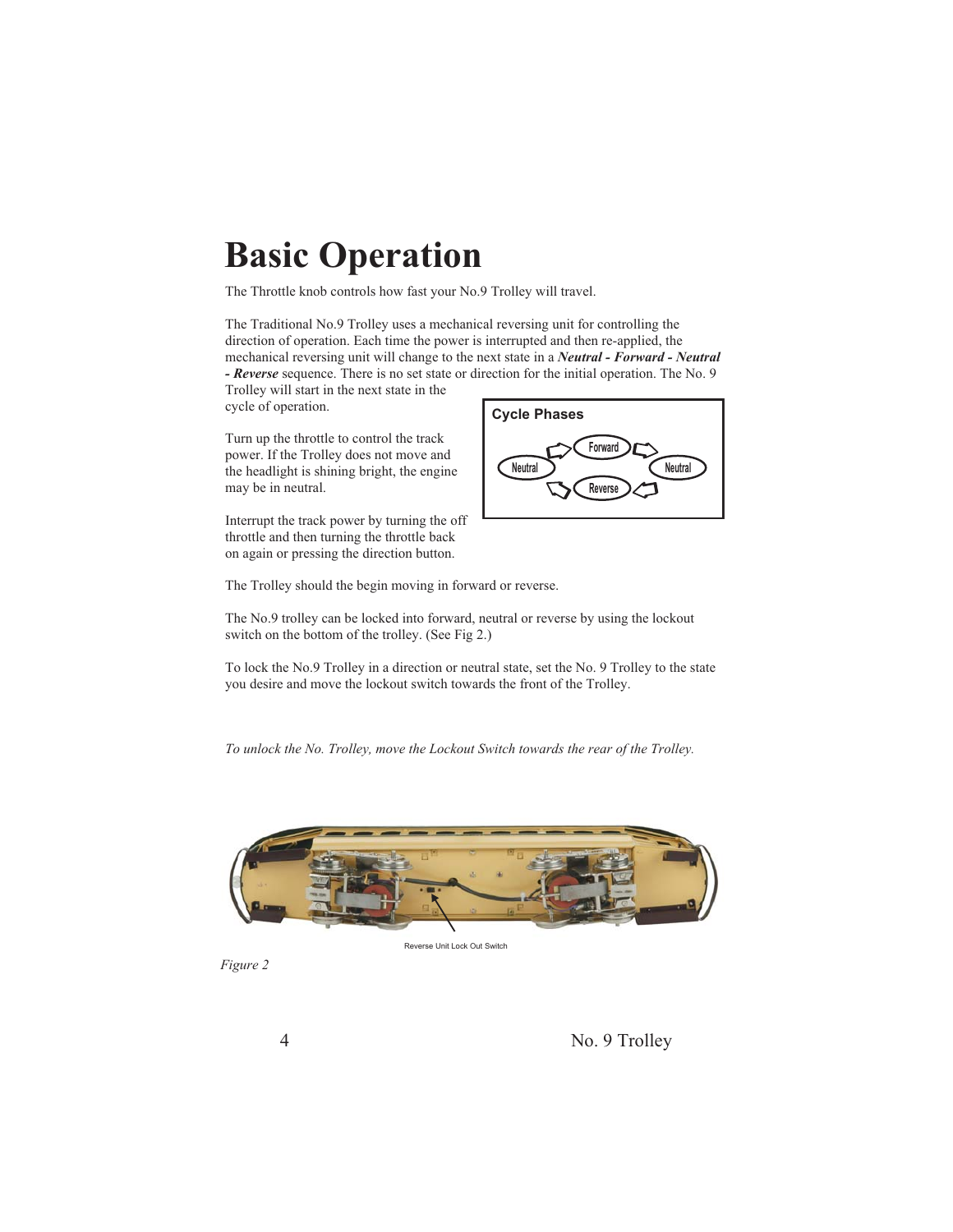# **Maintenance**

### **Lubricating and Greasing Instructions**

The engine should be well oiled and greased in order to run properly.

Regularly lubricate all axles and linkage components and pickup rollers to prevent squeaking. Use light household oil, such as that found in M.T.H.'s maintenance kit. Do not over oil. Use only a drop or two on each pivot point.





*Figure 3*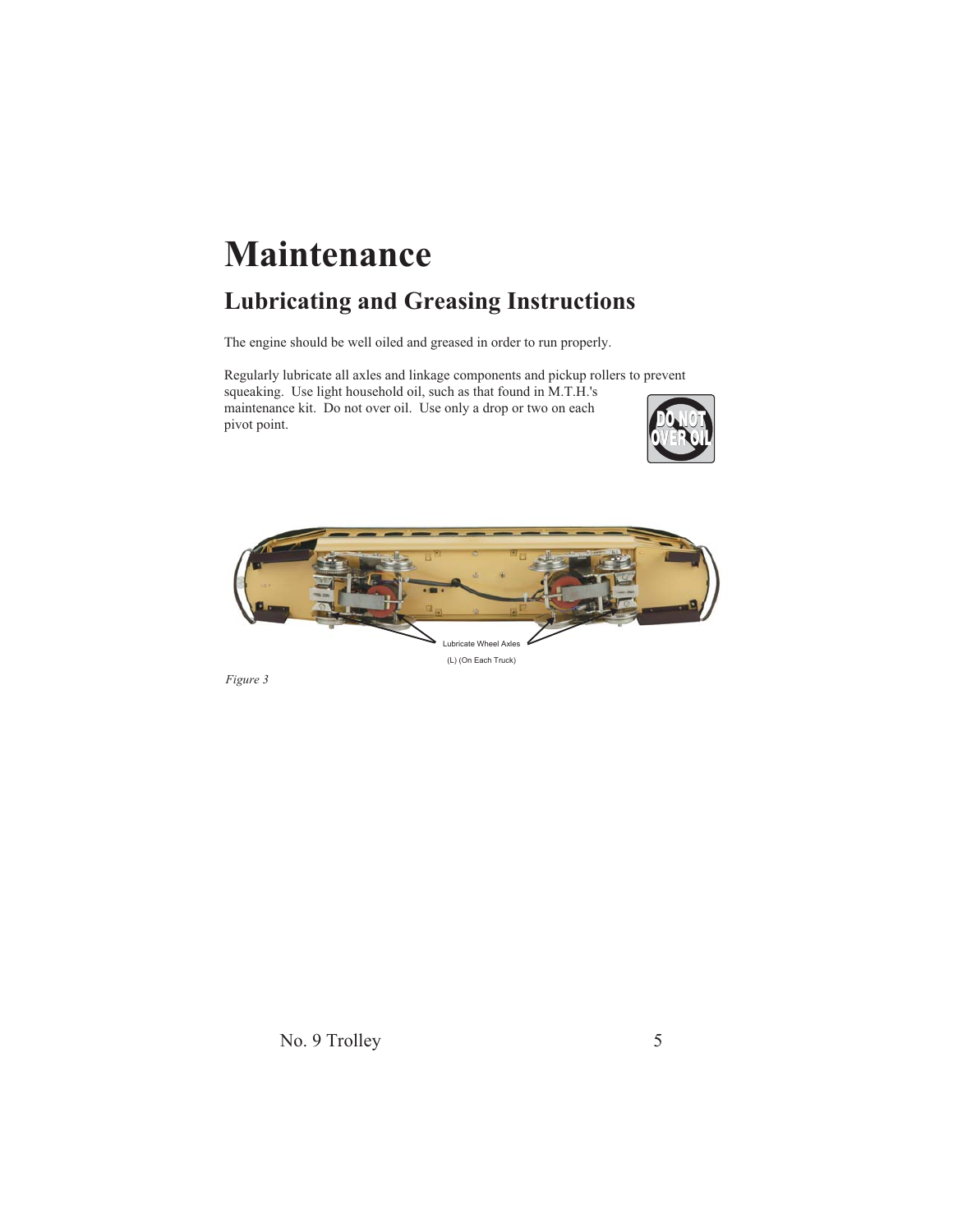#### **Cleaning The Wheels and Track**

Periodically check the locomotive wheels and pickups for dirt and buildup, which can cause poor electrical contact and traction. Wheels can be cleaned using denatured (not rubbing) alcohol applied with a cotton swab.

To clean the track, use RailKing Track Cleaning Fluid and a clean rag or denatured (not rubbing) alcohol. Unplug the transformer and wipe the rails of the track, turning the rag frequently to ensure that you are using clean cloth on the rails. Thereafter, keep an eye on the track and clean it when it gets dirty to ensure good electrical contact and to lengthen the life of the tires

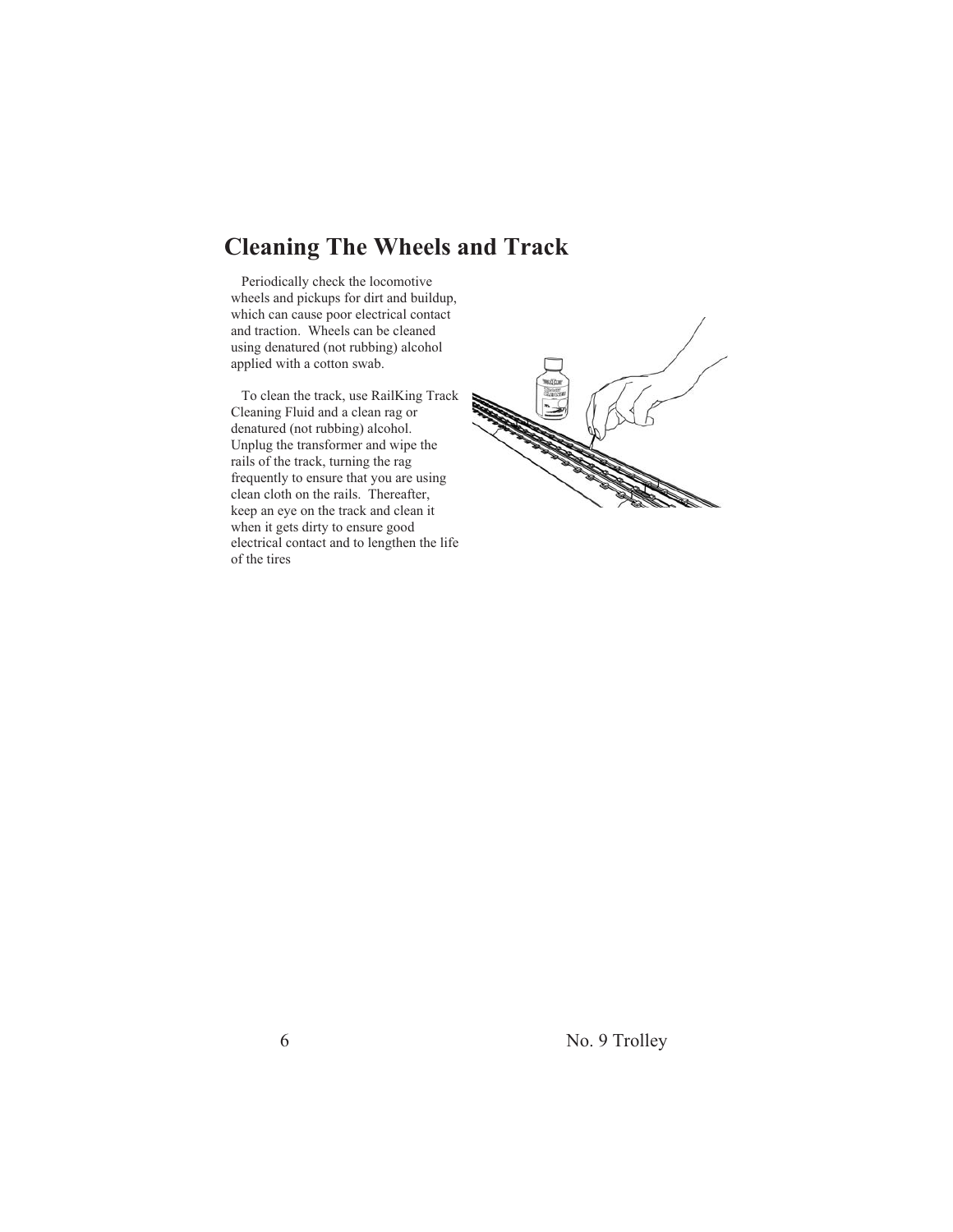### **Headlight Replacement Instructions**

Unscrew the bulb counter-clockwise to remove the burned out bulb (See Figure 4)



Replacement bulbs and wire ties are available from the M.T.H. Parts Department (order online: www.mth-railking.com; email parts@mth-railking.com; mail: 7020 Columbia Gateway Drive, Columbia, MD 21046-1532; FAX 410-381-6122).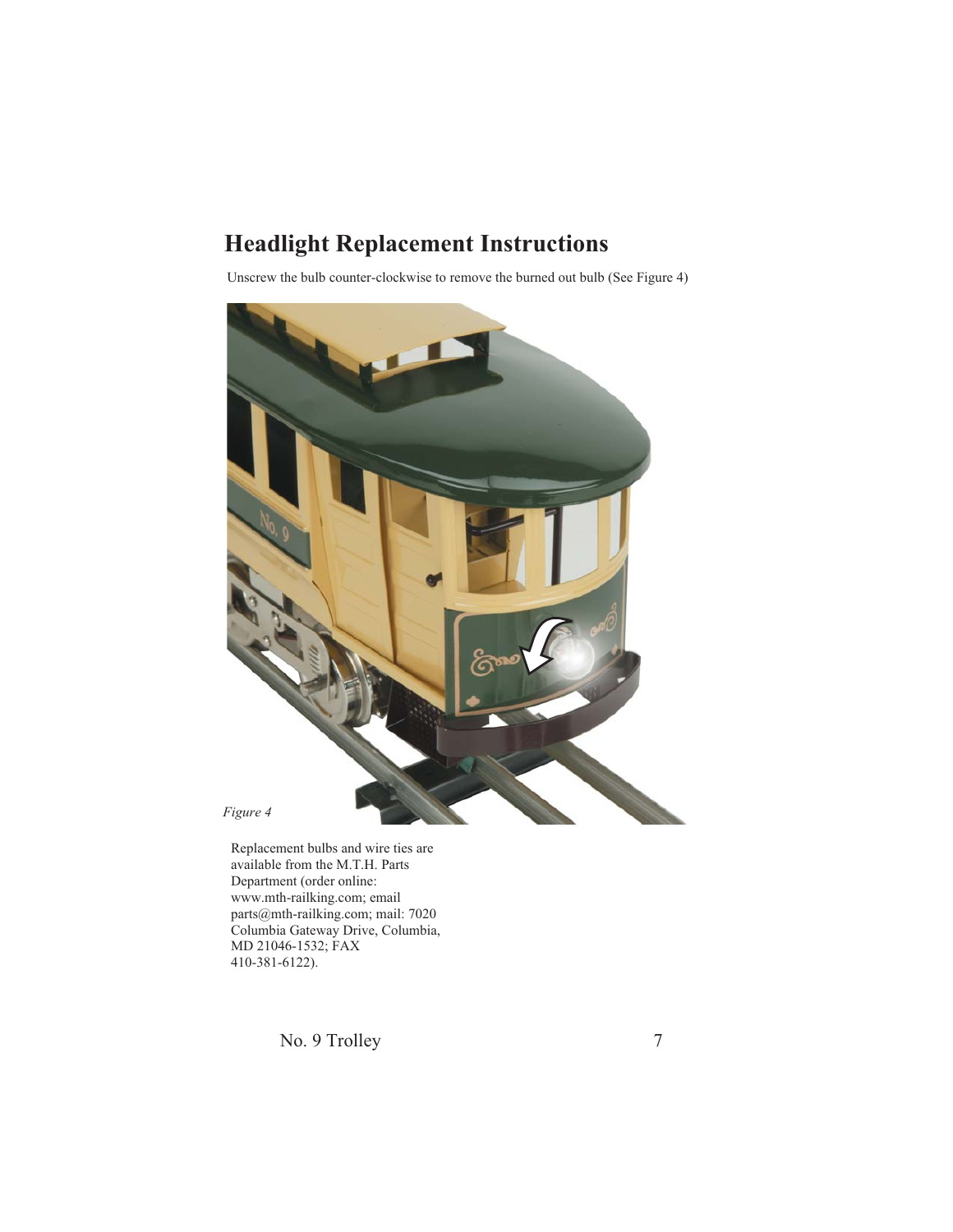### **Transformer Compatibility and Wiring Chart**

Proto-Sound 2.0 is designed to work with most standard AC transformers. The chart below lists the many compatible transformers. Note the chart details how the terminals on these transformers should be attached to your layout.

| <b>Transformer</b><br><b>Model</b>                               | <b>Center Rail</b>                      | <b>Outside Rail</b>                    | Min/Max.<br>Voltage | Power<br>Rating | <b>Transformer</b><br><b>Type</b> |
|------------------------------------------------------------------|-----------------------------------------|----------------------------------------|---------------------|-----------------|-----------------------------------|
| <b>MTH Z-500</b>                                                 | <b>Red Terminal</b>                     | <b>Black Terminal</b>                  | $0-18v$             | 50-Watt         | Electronic                        |
| <b>MTH Z-750</b>                                                 | <b>Red Terminal</b>                     | <b>Black Terminal</b>                  | $0-21v$             | 75-Watt         | <b>Electronic</b>                 |
| <b>MTH Z-4000</b>                                                | <b>Red Terminal</b>                     | <b>Black Terminal</b>                  | $0-22v$             | 390-Watt        | Electronic                        |
| Lionel 1032                                                      | U                                       | А                                      | 5-16v               | 90-Watt         | <b>Standard</b>                   |
| Lionel 1032M                                                     | U                                       | A                                      | $5-16v$             | 90-Watt         | <b>Standard</b>                   |
| Lionel 1033                                                      | U                                       | А                                      | 5-16v               | 90-Watt         | <b>Standard</b>                   |
| Lionel 1043                                                      | U                                       | А                                      | 5-16v               | 90-Watt         | <b>Standard</b>                   |
| Lionel 1043M                                                     | U                                       | А                                      | 5-16v               | 90-Watt         | <b>Standard</b>                   |
| Lionel 1044                                                      | U                                       | А                                      | $5-16v$             | 90-Watt         | <b>Standard</b>                   |
| Lionel 1053                                                      | U                                       | A                                      | $8-17v$             | 60-Watt         | <b>Standard</b>                   |
| Lionel 1063                                                      | U                                       | А                                      | 8-17v               | 60-Watt         | <b>Standard</b>                   |
| All-Trol                                                         | <b>Left Terminal</b>                    | <b>Right Terminal</b>                  | $0 - 24v$           | 300-Watt        | Electronic                        |
| <b>Dallee Hostler</b>                                            | <b>Left Terminal</b>                    | <b>Right Terminal</b>                  |                     |                 | Electronic                        |
| <b>Lionel LW</b>                                                 | A                                       | U                                      | $8-18v$             | 75-Watt         | <b>Standard</b>                   |
| <b>Lionel KW</b>                                                 | A or B                                  | U                                      | $6-20v$             | 190-Watt        | <b>Standard</b>                   |
| <b>Lionel MW</b>                                                 | <b>Outside Track</b><br><b>Terminal</b> | <b>Inside Track</b><br><b>Terminal</b> | $5-16v$             | 50V.A.          | Electronic                        |
| <b>Lionel RS-1</b>                                               | <b>Red Terminal</b>                     | <b>Black Terminal</b>                  | $0 - 18v$           | 50V.A.          | Electronic                        |
| <b>Lionel RW</b>                                                 | U                                       | A                                      | $9 - 19v$           | 110-Watt        | <b>Standard</b>                   |
| <b>Lionel SW</b>                                                 | U                                       | А                                      | <b>Unknown</b>      | 130-Watt        | <b>Standard</b>                   |
| <b>Lionel TW</b>                                                 | U                                       | А                                      | $8-18v$             | 175-Watt        | <b>Standard</b>                   |
| <b>Lionel ZW</b>                                                 | A,B,C or D                              | U                                      | $8-20v$             | 275-Watt        | <b>Standard</b>                   |
| <b>Lionel Post-War</b><br><b>Celebration</b><br><b>Series ZW</b> | A,B,C or D                              | Common                                 | $0-20v$             | 135/190 Watt    | Electronic                        |

**\* Conventional Mode Only**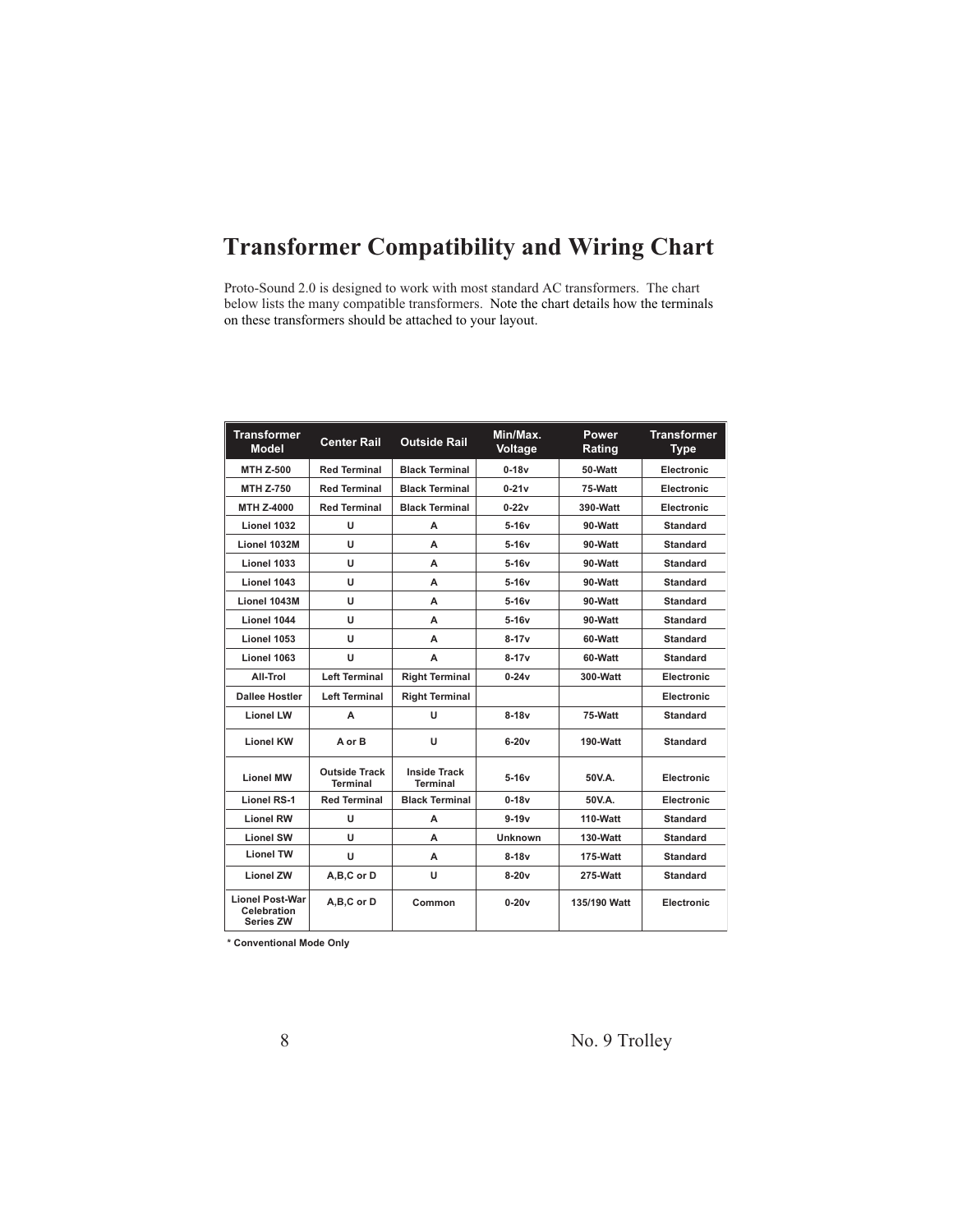#### **Service & Warranty Information**

#### **How to Get Service Under the Terms of the Limited One-Year Warranty**

When you suspect an item is defective, please check the operator's manual for standard operation and trouble-shooting techniques that may correct the problem. Additional information may be found on the M.T.H. Website. Should you still require service, follow the instructions below to obtain warranty service.

First, e-mail, write, call or fax a M.T.H. Authorized Service Center (ASC) in your area to obtain Repair Authorization. You can find the list of ASCs on the M.T.H. Website, www.mth-railking.com. Authorized Service Centers are required to make warranty repairs on items sold only from that store; all other repairs may-- or may not be done at the store's own discretion. If you did not purchase the item directly from the ASC, you will need to select a National Authorized Service Center (NASC). These centers are compensated by M.T.H. to perform warranty service for any customer whose repair qualifies for warranty service. A list of NASC retailers can be located on the M.T.H. Website or by calling 1-888-640-3700. Should the warranty no longer apply, you may choose either an ASC or NASC retailer to service your M.T.H. Product. A reasonable service fee will be charged.

CAUTION: Make sure the product is packed in its original factory packaging including its foam and plastic wrapping material to prevent damage to the merchandise. There is no need to return the entire set if only one of the components is in need of repair *unless otherwise instructed by the Service Center*. The shipment must be *prepaid and we recommend that it be insured. A cover letter including your name, address, daytime phone number, e-mail address (if available), Return Authorization number (if required by the service center, a copy of your sales receipt and a full description of the problem must be included to facilitate the repairs. Please include the description regardless of whether you discussed the problem with a service technician when contacting the Service Center for your Return Authorization.*

Please make sure you have followed the instructions carefully before returning any merchandise for service. Authorized M.T.H. Service Centers are independently owned and operated and are not agents or representatives of M.T.H. Electric Trains. M.T.H. assumes no responsibility, financial or otherwise, for material left in their possession, or work done, by privately owned M.T.H. Authorized Service Centers.

**Limited One-Year Warranty** If you need assistance at any time email MTH Service at service@mth-railking.com, or call 410 381-2580.

#### **All M.T.H. products purchased from an Authorized M.T.H. Train Merchant are covered by this warranty.**

See our website at **www.mth-railking.com** or call 1-888-640-3700 to identify an Authorized M.T.H. Train Merchant near you.

M.T.H. products are warrantied for one year from the date of purchase against defects in material or workmanship, excluding wear<br>tiems such as light bulbs, pick-up rollers, batteries, smoke unit wicks, and traction tires. damages caused by improper care, handling, or use. Transportation costs incurred by the customer are not covered under this warranty.

Items sent for repair must be accompanied by a return authorization number, a description of the problem, and **a copy of the**<br>**original sales receipt from an Authorized M.T.H. Train Merchant**, which gives the date of purch product to an Authorized Service Center, contact that Center for their return authorization.

This warranty gives you specific legal rights, and you may have other rights that vary from state to state. Specific questions regarding the warranty may be forwarded to M.T.H. directly.

Service Department M.T.H. Electric Trains 7020 Columbia Gateway Drive .Columbia MD 21046-1532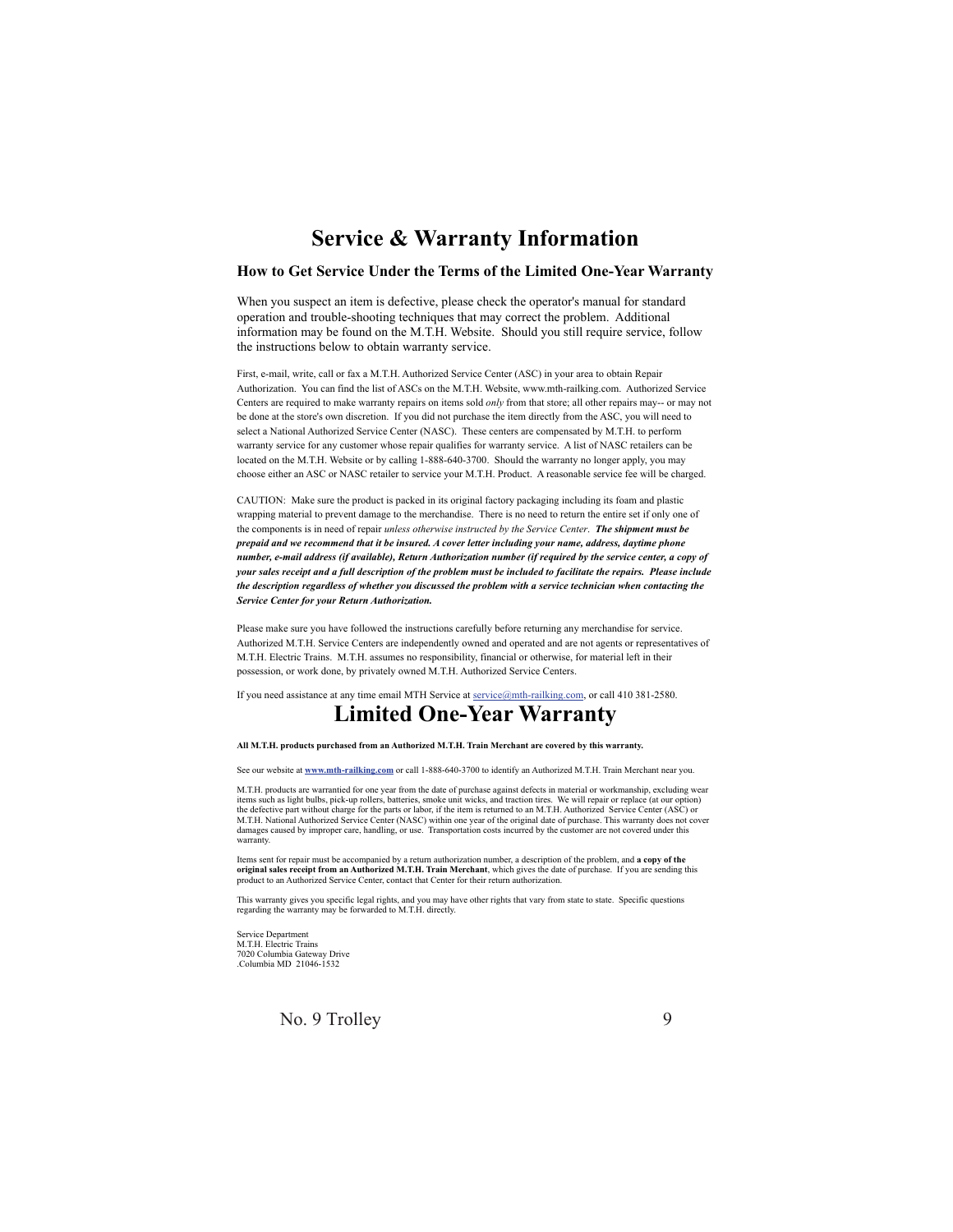

#### **PARTICIPATING A.S.C. RETAILER LIST**

**ALABAMA** SOUTHERLAND STATION HUNTSVILLE

256-533-4720

**ARIZONA** ARIZONA TRAIN DEPOT MESA 480-833-9486

**CALIFORNIA** CENTRAL COAST TRAINS ATASCEDERO 805-466-1391

TRAIN SHACK BURBANK 818-842-3330

REED'S HOBBY SHOP LA MESA 619-464-1672

ROUNDHOUSE NORTH HOLLYWOOD 818-769-0403

DOLLHOUSES, TRAINS & MORE NOVATO 415-883-0388

TIN PLATE JUNCTION OAKLAND 510-444-4780

RON'S WORLD SAN CLEMENTE 949-361-5596

BLACK NIGHT TRAINS & HOBBIES SANTA ROSA 707-523-3522

**COLORADO** CUSTOM RAILWAY SUPPLY COLORADO SPRINGS 719-634-4616

CABOOSE HOBBIES, INC. **DENVER** 303-777-6766

MIZELL TRAINS WESTMINSTER 303-429-4811

**CONNECTICUT** TIME MACHINE HOBBY, L L C MANCHESTER 860-646-0610

**FLORIDA** AMHERST DEPOT ENGLEWOOD 941-475-2020

DEPOT HOBBY SHOP lANTANA 561-585-1982

HOLLYWOOD STATION HOLLYWOOD 954-921-2700

READY TO ROLL MIAMI

305-688-8868

COLONIAL PHOTO & HOBBY ORLANDO 407-841-1485

WARRICK CUSTOM HOBBIES PLANTATION 954-370-0708

ROUNDHOUSE SOUTH PORT ORANGE 386-304-7002

**ILLINOIS** BERWYN'S TOY TRAINS & MODELS BERWYN 708-484-4384

CHICAGOLAND HOBBY CHICAGO 773-775-4848

BILL'S ENGLEWOOD STATION ORLAND PARK 708-460-4906

BIKE & CHOO CHOO **CONNECTION** SCHAUMBURG 847-882-7728

**INDIANA** Y. O. R. K. TRAINS MUNSTER 219-838-9999

SAMUELSON'S TRAIN SHOP VALPARAISO 219-462-2708

**IOWA** CABOOSE STOP HOBBIES CEDAR FALLS 800-642-7012

**KENTUCKY** L& N TRAINS & THINGS LOUISVILLE 502-897-9005

**KANSAS** HOBBY HAVEN OVERLAND PARK 913-381-3111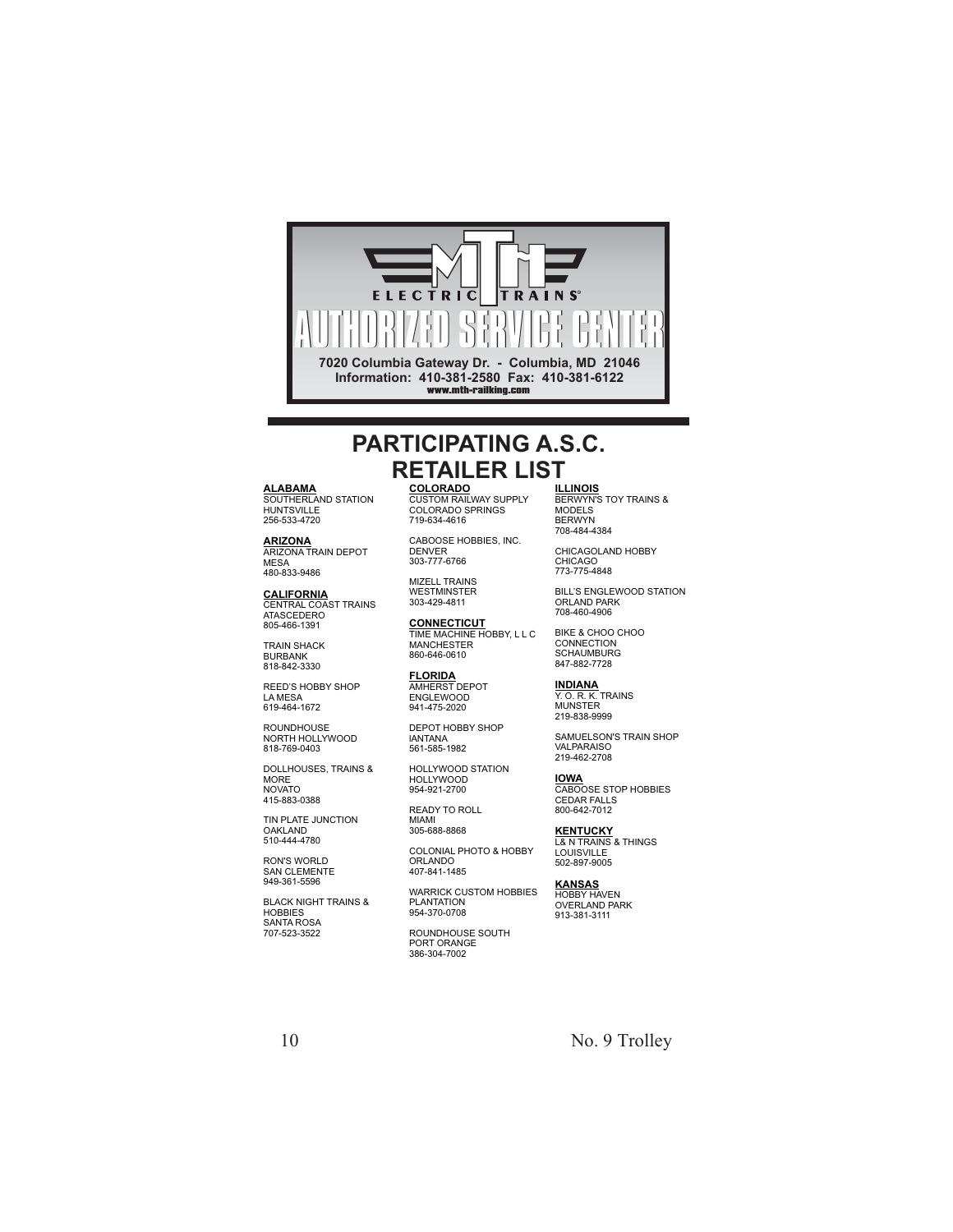**LOUISIANA** AMERICA'S TRAIN YARD BATON ROUGE 225-926-5592

**MAINE** WHEELS, WINGS & THINGS LUDLOW 207-532-6277

**MARYLAND** HOBBYTOWN U S A FREDERICK 301-694-7395

FREDERICK JUNCTION FREDERICK 301-694-3434

ENGINE HOUSE HOBBIES GAITHERSBURG 301-590-0816

J & B TRAINS HAGERSTOWN 240-420-4930

THE TRAIN ROOM HAGERSTOWN 301-745-6681

PURKEY'S TOY TRAINS SYKESVILLE 410-549-6061

CATOCTIN MOUNTAIN TRAINS & HOBBIES THURMONT 301-694-8331

E.L. JONES & SONS WILLIAMSPORT 800-810-8138

**MASSACHUSETTS** FLYING YANKEE HOBBY **SHOP** BOSTON 617-323-9702

NORTHEAST TRAINS PEABODY 978-532-1615

EAST BAY HOBBIES SEEKONK 508-336-5573

PIONEER VALLEY HOBBIES W. SPRINGFIELD 413-732-5531

**MICHIGAN** MICHIGAN MODEL TRAIN **CENTER** PINCKNEY 734-426-1651

BRASSEUR ELECTRIC TRAINS INC. SAGINAW 989-793-4753

**MINNESOTA** DON'S HOBBY CO. MANKATO 507-387-1330

**MISSOURI S**SWITCH STAND SAINT LOUIS 314-781-4458

MARK TWAIN HOBBY CENTER ST. CHARLES 636-946-2816

**NEVADA** RENO RAILS RENO 775-337-6669

**NEW HAMPSHIRE** TREASURED TOYS SALEM 603-898-7224

**NEW JERSEY** HOBBY SHOP ABERDEEN 732-583-0505

COUNTRY AND STUFF ANDOVER 973-786-7086

GENE'S TRAINS **BRICK** 

732-840-9728

COLUMBUS TRAIN STATION COLUMBUS 609-518-1800

ATLANTIC RAILS HAMMONTON 609-567-8490

C B TRAIN DEPOT HILLSDALE 201-666-9598

GRAND CENTRAL STATION KEARNY 201-955-6200

J & B TRAINS, INC. MAPLE SHADE 856-414-0092

HOBBYMASTERS, INC RED BANK 732-842-6020

RIDGEFIELD HOBBY RIDGEFIELD 201-943-2636

TOM'S MODEL TRAINS SCOTCH PLAINS 908-322-6122

TRAINS & THINGS TRENTON 609-883-8790

COAST TRAINS AND COLLECTIBLES WALL. 732-556-9005

HOLLY BEACH TRAIN DEPOT WILDWOOD 609-522-2379

**NEW YORK**

L B C MODEL TRAINS BUFFALO 716-631-3081

KURT'S TRAINS & HOBBIES CALEDONIA 585-538-2960

RAIL TRONIX CHEEKDOWGA 716-684-6131

AURORA RAILS & HOBBIES EAST AURORA 716-652-5718

NASSAU HOBBY CENTER, INC. FREEPORT 516-378-9594

J & R JUNCTION LIVERPOOL 315-451-6551

HOBBY WORLD MONTICELLO 845-794-8770

CITY DEPOT, INC. NEW HAMPTON 845-374-3010

THIRD STREET DEPOT NIAGARA FALLS 716-285-6464

ISLAND TRAINS STATEN ISLAND 718-317-0008

SCAG'S ELECTRIC TRAIN **SHOP** STATEN ISLAND 718-727-7373

AMERICANA STORE TIVOLI

 $845 - 757 - 4246$ 

KROSS HARDWARE WEST BABYLON 631-669-3069

WESTCHESTER CENTRAL TRAINS WHITE PLAINS 914-421-1262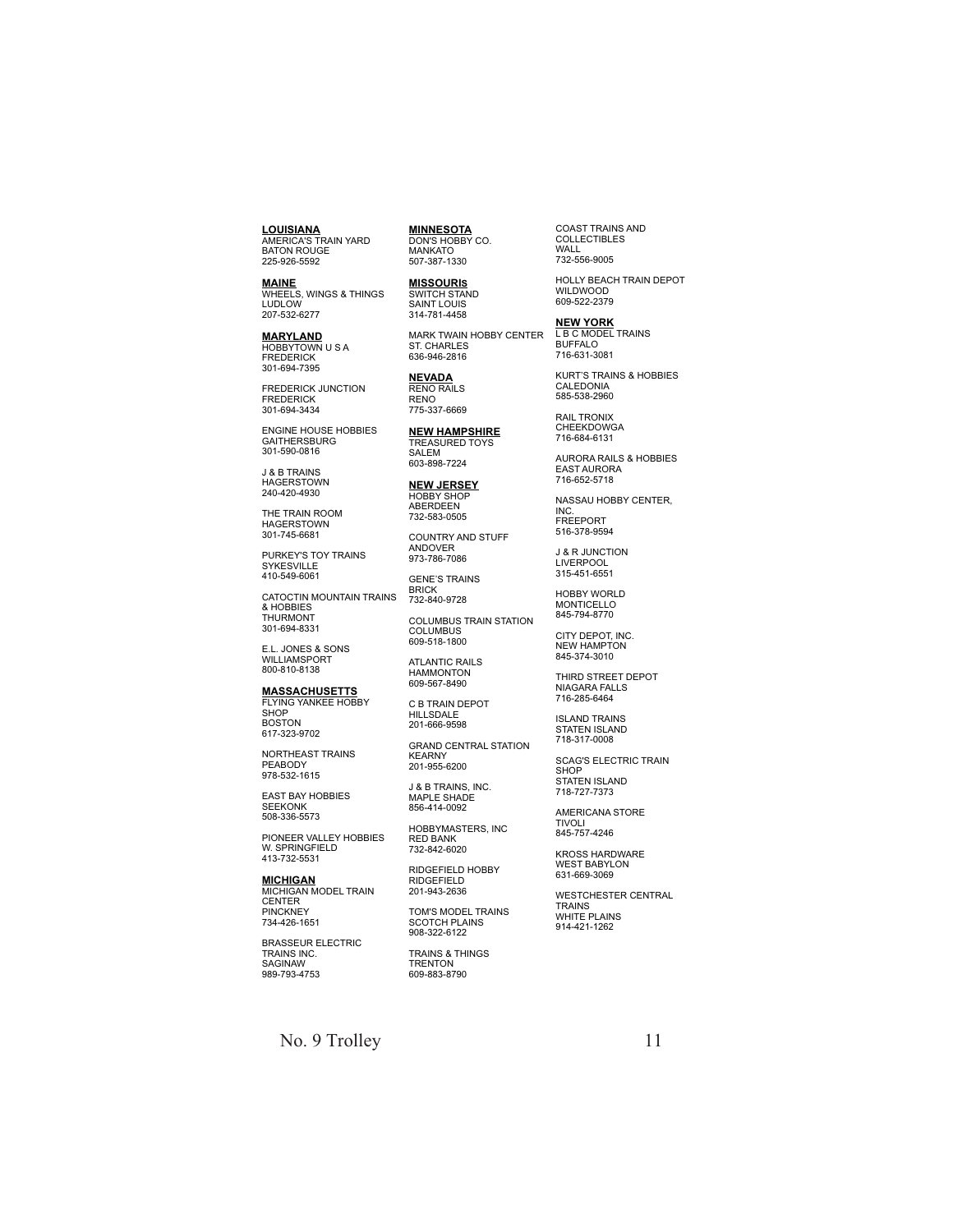**NORTH CAROLINA** THE ROUNDHOUSE & BACKSHOP CARY 919-465-0810

DRY BRIDGE STATION MOUNT AIRY 336-786-9811

THE FREIGHT YARD SMITHFIELD 919-934-6229

LITTLE CHOO CHOO SHOP INC. SPENCER 704-637-8717

TRAIN LOFT WINSTON-SALEM 336-760-9817

**OHIO** E & S TRAINS AKRON 330-745-0785

T & K HOBBY SHOP BRIDGEPORT 740-633-6607

PARMA HOBBY CLEVELAND 216-741-6440

SANDY'S HOBBY'S & COLLECTIBLES ELYRIA 440-365-9999

DUNHAM'S TOY TRAINS LONDON 740-852-0899

CLEARVIEW TRAIN & HOBBY LORAIN 440-277-4488

DIXIE UNION STATION MASON 513-459-0460

DAVIS TRAINS MILFORD 1-800-448-1060

GRAND PACIFIC JUNCTION OLMSTEAD FALLS 440-235-4777

RICK'S TOY TRAINS TOLEDO 419-478-0171

ERIE RAILWAY DEPOT TROY 937-440-9922

**PENNSYLVANIA**<br>AMERICAN HOBBY CENTER<br>ALIQUIPPA 724-378-3930

BUSSINGER TRAINS AMBLER 215-628-2366

JIM'S HOBBY SERVICE **BERWICK** 570-759-2695

YE OLDE TRAIN & CHRISTMAS SHOPPE BOYERTOWN 610-369-0755

NICHOLAS SMITH TRAINS BROOMALL 610-353-8585

CHARLEROI SWEEPER CENTER CHARLEROI

724-483-3397

JERRY QUINN TRAINS & TOYS COATESVILLE 610-383-1931

CRANBERRY HOBBY DEPOT CRANBERRY TWP 724-776-3640

FAIRCHANCE PHARMACY FAIRCHANCE 724-564-7817

TRAINS R FUN FRAZER 610-644-4585

THE CABOOSE

LEHIGHTON 570-386-5352

SCHUYLKILL FLYER HOBBIES LEESPORT 484-248-2100

HOBBY CITY M<sub>C</sub>MURRAY 724-942-2557

ENGLISH MODEL RR MONTOURSVILLE 800-327-5126

STATION/M H INDUSTRIES NEW CUMBERLAND 717-774-7096

FRYER'S STORE **ORWIGSBURG** 570-366-2258

TOBY TYLER'S HOBBY **CENTER** PITTSBURGH 412-653-5030

WILCOX GREENHOUSE & NURSERY TITUSVILLE 814-827-3823

EASTERN DEPOT **TROY** 570-297-1975

412-824-6009

J & J RAILROAD CROSSING INC TURTLE CREEK

THE TRAIN SHOPPE & HOBBY CENTER LD WILKES BARRE 570-824-7688

C. T. MC CORMICK HARDWARE ZELIENOPLE 724-452-6130

**RHODE ISLAND**

GRANDMA'S HOUSE GRANDPA'S TRAIN WARWICK 401-463-7803

**SOUTH CAROLINA** EMERALD TRAIN & HOBBY GREENWOOD 864-223-2247

**TENNESSEE** MODEL RAILROAD & HOBBY **SHOP** MEMPHIS 901-384-6500

TRAINS-N-THINGS PARIS 731-641-8880

**TEXAS** HOBBY TIME AMARILLO

806.352.9660

RIVERVIEW TRAINS ANGLETON 979-848-3895 GREAT TRAINS & HOBBIES LONGVIEW

**UTAH** ALMOSTA JUNCTION CLEARFIELD 903-757-2720

**VIRGINIA** 801-776-1656

LEESBURG HOBBIES & COLLECTIBLES LEESBURG 703-779-8600

LOCUST GROVE TRAINS LOCUST GROVE 540-854-8955

TRAINS, ETC. LORTON 703-550-1779